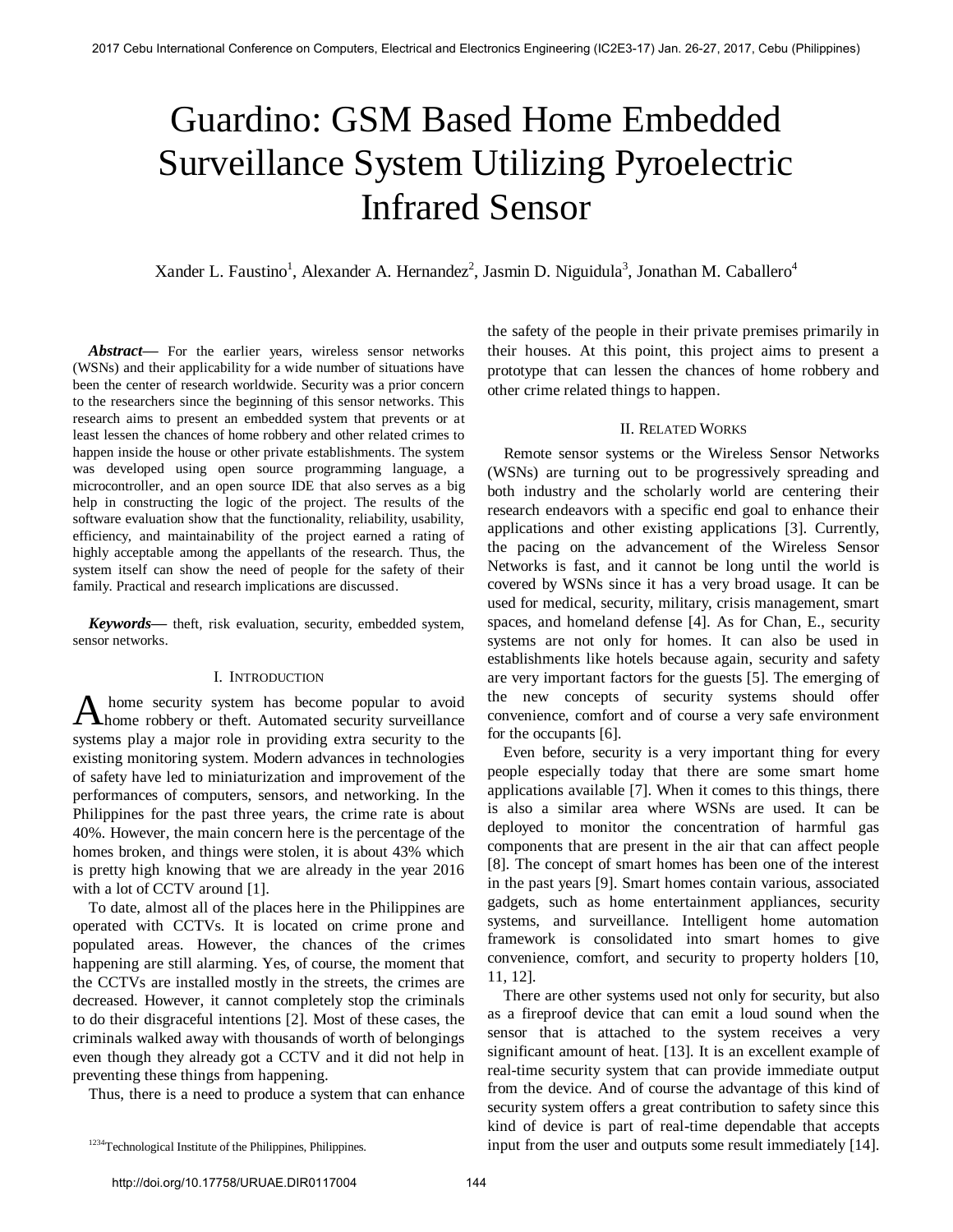Home automation systems basically describe and state the status of the connected devices in an interface permitting the users, and clients to control different devices with the touch of a few buttons. Some of these communication technologies include Bluetooth, the Wireless LAN (Wi-Fi), and the Global System for Mobile Communication (GSM) [15, 16]. Regarding with the GSM Module that the research relies on, Global System for Mobile (GSM) is a second-era cell framework system standard. It is the first cell framework to determine computerized adjustment and system-level models and administrations. The first significant set or arrangement of Radio Frequency (RF-ICS) for GSM standard began at 1900, and it was first presented in Europe in 1991, and today it is the most basic cell standard. GSM is the world's first cell framework to indicate computerized regulation and system lever structures and administrations. It is presently the world's most well-known standard for new cell radio and individual interchanges hardware all through the world. Safety is a huge test everywhere because crimes are increasing every day. Some well-known technologies are accessible to protect the properties safe from thieves. However, common smart home security systems do work on wireless communication [17, 18].

Since the research is about security, there is also much technology that can be applied and added to the said project, with the quick advancement of the biometric recognition innovation, more multi-modular biometric recognition frameworks have been proposed for the accompanying three reasons. Firstly, multi-modal biometric recognition systems use multi-source components, for example, iris, face, unique finger prints, palm, and voice and so forth [19]. Personal identification or authentication using biometrics applies pattern recognition techniques to measurable physiological or behavioral characteristics. Biometric techniques can be distributed into physiological and behavioral [20]. The present development identifies with a framework for biometric input, examination, and verification and, all the more especially, to a framework and technique for securing one or more documents, including information records and applications, by confining accessible authorized people using a biometric input device [21].

## III. METHODOLOGY

This project used agile software development method because it provides an exclusive opportunity for clients and users to be involved throughout the making of the project until it is done, from prioritizing its features to planning to frequent software builds for changes. This research used C++ programming language, hardware modules, and related application programming interfaces to help build the system. The research also involved a different group of users covering homeowners, students, and other professionals. This research used a software evaluation following ISO9126 criteria and distributed to the users during the testing stage. The Likert's scale with the interpretation of Highly Acceptable, Acceptable, Moderately Acceptable, Slightly Acceptable and

Not Acceptable were used to specify the users' level of agreement or disagreement on the software evaluation items. The results of software evaluation are presented in the succeeding sections of this paper.

#### IV. RESULTS AND DISCUSSION

This section presents the Guarduino: GSM Based Home Embedded Surveillance System Utilizing Pyroelectric Sensor.



Fig. 1 Schematic Diagram

Figure 1 shows the Schematic Diagram of the Guarduino, on how it looks without the case. All the components and modules are attached to the Arduino that is programmable. It sends instructions to the hardware components on how would they act and how would they work to be able to secure the house, and the families inside it. The GSM Module serves as the shield for the Arduino as it is attached to the Arduino itself. After it is attached, the Pyroelectric Infrared Sensor, the buzzer, and the LED light should now be connected.

The Pyroelectric Infrared Sensors detects motion through body heat via infrared. The buzzer serves as an added notification when someone was detected by the sensor and the LED light serves as an indication if the Guarduino is activated or not. We used the parallel connection for the GND (Ground) pins of the buzzer, the PIR Sensor and the LED light to save spaces for other pins. The GND pins serve as the negative pins of the components. With the positive pins, it is called VCC or the IC power-supply. For the sensor, it has three pins. First, the GND pin, followed by the VCC that is connected to the 5v pin since it can hold up to 5v of power. The last is the Digital pin which is the blue wire on the figure. It is the pin where the codes or instructions go through. There are also Digital pins for LED light and the buzzer, and it is connected to pin eight and four respectively.



Fig. 2 System Flowchart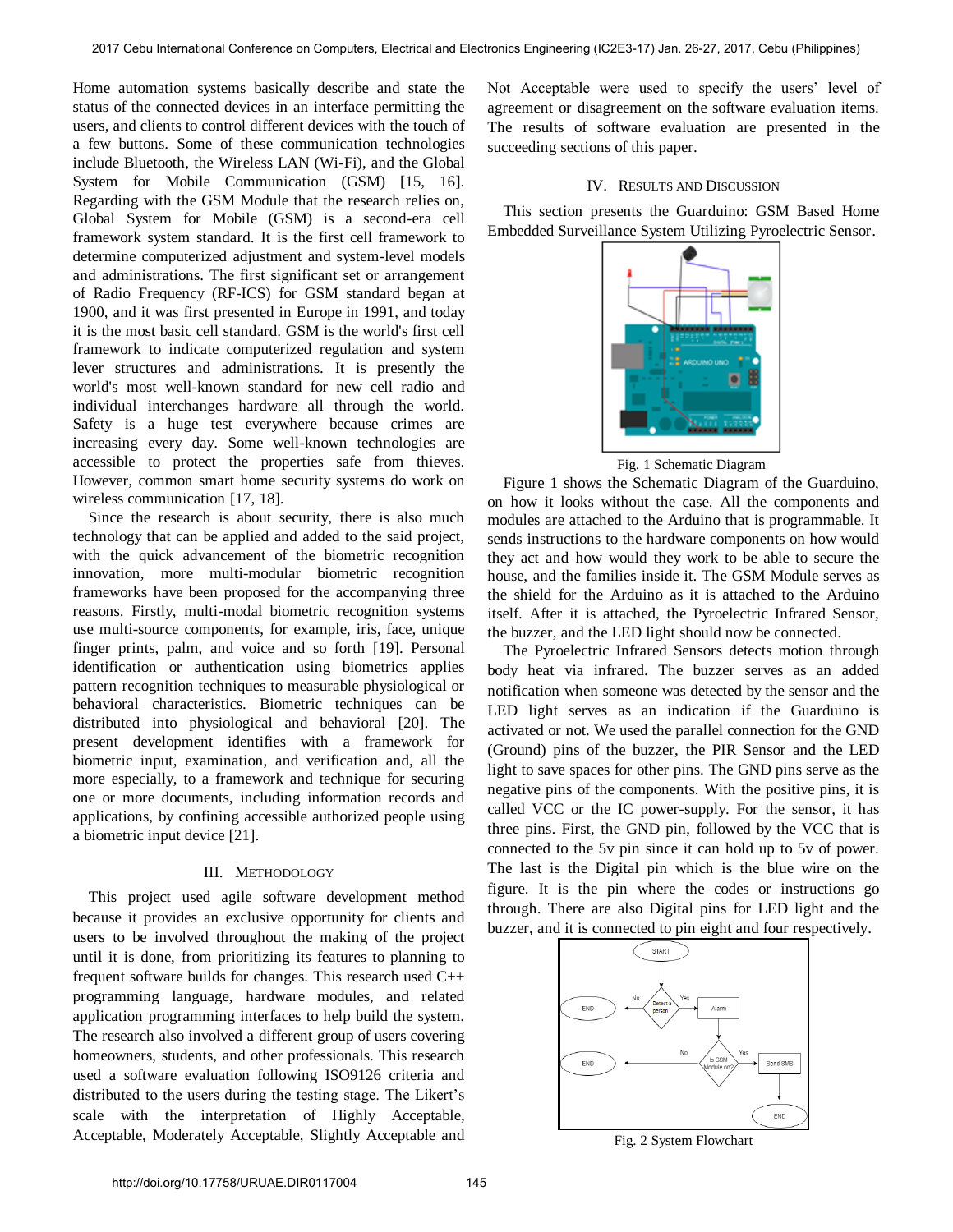Figure 2 shows the flow on how the Guarduino works. It shows the step by step process of the logic that was inputted in the system. As soon as Guarduino detected motion, it can alarm notifying the owner and at the same time, if the GSM Module is on, it can send SMS for added notifications.



Fig. 3 Pyroelectric Infrared Sensors

Figure 3 focuses on the sensors of the Guarduino. It was designed to have two sensors since most of the singledetached houses here in the Philippines has their doors and windows close to each other. It can be attached to the wall that can improve the security of the house since the Guarduino can secure at least two entry ways at the same time. The maximum range of the sensor is up to 10 meters or 32 feet. However, depending on how the system is installed inside the house, it is not going to be maximized.



Fig. 4 Buzzer module 0

Figure 4 focuses on the buzzer of the Guarduino. It emits a loud noise after either of the sensors detected the motion. It can give a real-time notification for the system to alert the homeowner if the Guarduino detected something or someone. With this, it can help them to be more alert and vigilant to the security of their family and their house. However, there is a delay time before the Guarduino can detect someone again. Based on the trial sessions, 8 to 10 seconds after the buzzer ended, that is the time the Pyroelectric Infrared Sensor is ready again to receive inputs from its Field of View (FOV).



Fig. 5 GSM Module

Figure 5 shows the GSM Module which is the main component of the Guarduino. It can send an SMS to the owner as the sensors detect something. No matter where the owner is in the Philippines, the homeowner can receive the message. However, if the homeowner is not in the country anymore, Guarduino can still send SMS to the designated number, but it is not going to be received by the homeowner anymore.



Fig. 6 Trial Sessions

 Figure 6 shows if the Guarduino actually works the way it should be. This is to test how the system can really improve the security of the house. The distance of the sensor was also tested if it detects someone as soon as the person passes its field of view (FOV). And how fast the GSM Module sends the SMS to the designated phone number after the motion was detected.



Fig. 7 SMS Notification

Figure 7 shows that the system detected something and immediately sends a notification to the homeowner via SMS within the country through the GSM Module. With this, the homeowner can immediately report it to the barangay to check if there is an intruder in their house.

| <b>TABLE</b> I                                |      |                          |
|-----------------------------------------------|------|--------------------------|
| <b>SUMMARY OF SOFTWARE EVALUATION RESULTS</b> |      |                          |
| Criteria                                      | Mean | Interpretation           |
| Functionality                                 | 4.64 | <b>Highly Acceptable</b> |
| Relilability                                  | 4.66 | <b>Highly Acceptable</b> |
| Usability                                     | 4.54 | <b>Highly Acceptable</b> |
| Efficiency                                    | 4.78 | <b>Highly Acceptable</b> |
| Maintainability                               | 4.58 | <b>Highly Acceptable</b> |
| Portability                                   | 4.69 | <b>Highly Acceptable</b> |
| Overall<br>Weighted Mean                      | 4.64 | <b>Highly Acceptable</b> |

In summary, the software evaluation indicates a strong perception among the respondents that the Guarduino is highly functional (4.64), reliable (4.66), usable (4.54),